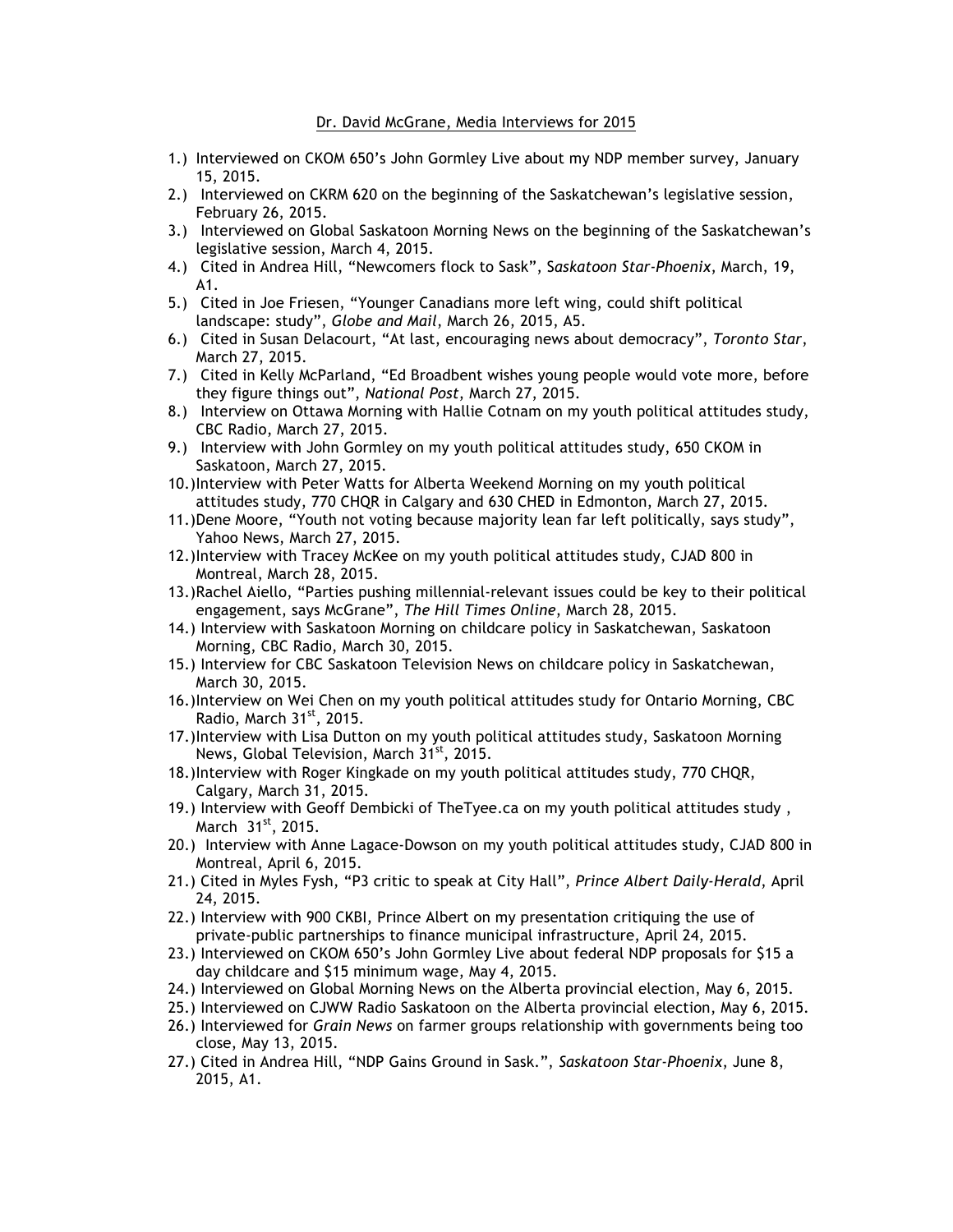- 28.) Interviewed by Gregory Beatty on the First Nations Voting in the next federal election, *Planet S*, June 8, 2015.
- 29.) Interviewed on youth voting in Canada for Ryerson School of Journalism magazine by Arielle Piat-Sauvé, June 8, 2015.
- 30.) Interviewed by Nathan Raine on the next federal election, *Planet S*, June 17, 2015.
- 31.) Interviewed by Peter Smoczynski for *Election Day in Canada: The Rise of Voter Suppression*, a documentary on voter suppression by the Conservative Party of Canada, June 20th, 2015. Cited in Selina Chignall, "The millennial vote: finicky, unpredictable and oh so sought-after", *Ipolitics*, July 6, 2015.
- 32.) Interviewed on Saskatoon CTV News on defeat of Lynne Yelich by Kevin Waugh, July 14, 2015.
- 33.) Cited in Stephanie Levitz, "Tory cabinet minister first casualty of new battle lines in Saskatchewan", *Canadian Press*, July 14, 2015.
- 34.) Cited in Laura Ryckewaert, "With election focus on urban Canada, influence of rural votes diminished", *The Hill Times*, July 15, 2015.
- 35.)Cited in Terry Pedwell, "Peer Pressure, social media, seen as main drivers behind getting out youth vote", *Canadian Press*, July 17, 2015.
- 36.) Interviewed by CBC Radio on the ideology and sources of news of young voters, July 23, 2015.
- 37.) Interviewed by Saskatoon Global News on beginning of 2015 Canadian Federal Election, August 2, 2015.
- 38.) Interviewed by Saskatoon CTV News on beginning of 2015 Canadian Federal Election, August 2, 2015.
- 39.) Interviewed by Saskatoon Global Morning Show on beginning of 2015 Canadian Federal Election, August 4, 2015.
- 40.) Cited in Selina Chignall, "Canadian youth left out of debate: analysts", *Ipolitics*, August 7, 2015.
- 41.) Cited in Andrea Hill, "Saskatoon West Riding profile", Saskatoon Star-Phoenix, August  $15^{th}$ , 2015.
- 42.) Interviewed for National Global News feature on 'Ridings to Watch' in Saskatchewan and Manitoba, August 14<sup>th</sup>, 2015.
- 43.) Interviewed for Kindersley Clarion on 2015 Canadian federal election, August 17, 2015.
- 44.) Interviewed on CFRC 90.5 Saskatoon on 2015 Canadian federal election, August 25, 2015.
- 45.) Interviewed by Paul Dechene for Prairie Dog/Planet S on what a NDP federal government would do in its first year of being in office, August 27, 2015.
- 46.) Interviewed by Selina Chignall on Tom Mulcair's use of Facebook in the campaign, *Ipolitics* on August 27<sup>th</sup>, 2015.
- 47.) Interviewed by Jordan Press, "Voters may be in store for few big ticket promises in last six weeks of campaign" *Canadian Press*, September 2, 2015.
- 48.) Cited in Josh Wingrove, "In Canada's Election, Voters Lean Left", *Bloomberg Business Week*, September 3, 2015.
- 49.) Interviewed by Olivia Skyes for *The Charlatan* (Carleton University Student Newspaper), September 5, 2015.
- 50.) Interviewed by Bryanna Leslie for CPAC's Campaign Politics documentary on Saskatoon-West riding in 2015 Canadian federal election, September 7, 2015.
- 51.) Interviewed by GX94 Yorkton on the mid way point of the 2015 federal election, September 14, 2015.
- 52.) Cited in Selina Chignall, "How the debate played out on Twitter", Ipolitics, September 18, 2015.
- 53.) Interviewed by Saskatoon Global News on the use of social media in the 2015 federal Canadian election campaign, September 21, 2015.
- 54.) Interviewed by Jordan Parker of *Gull Lake Advance* on voter suppression in Saskatchewan during the Canadian federal election, September 24, 2015.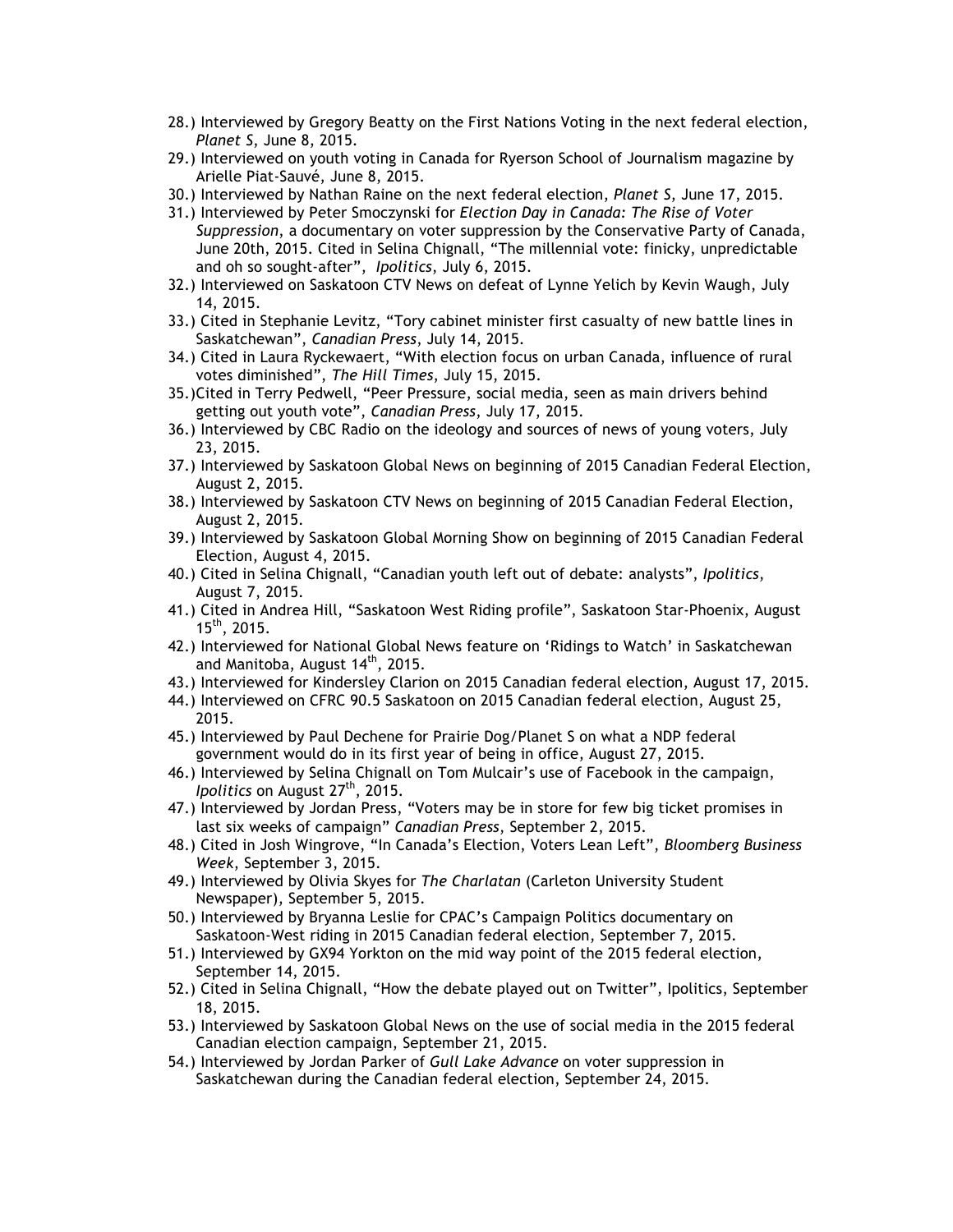- 55.) Cited in Robin Levinson King, "What Canada's political parties know about you", *Toronto Star*, September 24, 2015.
- 56.) Interviewed with CTV NewsNet on 2015 Canadian Federal Election on September 27, 2015.
- 57.) Interviewed with CTV Saskatoon News on strategic voting and the 2015 federal election in Saskatchewan, September 30, 2015.
- 58.) Interviewed with CTV NewsNet on 2015 Canadian Federal Election on October 3, 2015.
- 59.) Cited in Alia Dharissi "Conservative provincial governments best at boosting economy, report finds" *National Post*, October 6, 2015.
- 60.) Interviewed for *Melfort Journal* on youth voting, October 7, 2015.
- 61.) Interviewed for Global Saskatoon on signs during elections, October 9, 2015.
- 62.) Interviewed for Global Saskatoon on non-partisan efforts to increase voter turnout, October 15, 2015.
- 63.) Interviewed about the Canadian federal election on CTV Newsnet, October 16, 2015.
- 64.) Interviewed about the Canadian federal election on CTV Newsnet, October 19, 2015.
- 65.) Political Analyst for Saskatoon/Regina Global News Federal Election Coverage, October 19th, 2015.
- 66.) Cited in Jordan Press, "Stephen Harper's legacy: smaller government, unified party", *Toronto Star*, October 20, A7.
- 67.) Interviewed on CFRC 90.5 Saskatoon on 2015 Canadian federal election, October 20, 2015.
- 68.) Interviewed by Saskatchewan CBC Television on the NDP's result in the 2015 Federal Election, October 20<sup>th</sup>, 2015.
- 69.) Interviewed by Nathan Raine of *Planet S* on the transition of power between the Liberals and the Conservatives following the 2015 Canadian federal election, October 21, 2015.
- 70.) Cited in Nathan Raine, "Talking Democracy: Viewing Canada through the Progressive Spirit of Allan Blakeney", *Planet S*, October 29, 2015.
- 71.) Interviewed about the formation of the Trudeau government's cabinet on CTV Newsnet, November 1, 2015.
- 72.) Interviewed by CJWW on "Law, Public Administration, and Challenges to Democracy: A Conference in Honour of Allan Blakeney", November 5, 2015.
- 73.) Interviewer by Nathan Raine of Planet S Magazine on the transparency and accountability of Canadian federal governments during the Chretien, Martin, and Harper eras, November 4, 2015.
- 74.) Interview by Fraser Needham of Eagle Feather News on the composition of the Liberal federal government cabinet, November 4, 2015.
- 75.) Interviewed by Global Morning Show on "Law, Public Administration, and Challenges to Democracy: A Conference in Honour of Allan Blakeney", November 5, 2015.
- 76.) Interviewed by CKOM's Brent Loucks on "Law, Public Administration, and Challenges to Democracy: A Conference in Honour of Allan Blakeney", November 5, 2015.
- 77.) Interviewed by CBC Saskatoon's Morning Show on "Law, Public Administration, and Challenges to Democracy: A Conference in Honour of Allan Blakeney", November 5, 2015.
- 78.) Interviewed by Mervin Brass for MBC Radion on "Law, Public Administration, and Challenges to Democracy: A Conference in Honour of Allan Blakeney", November 5, 2015.
- 79.) Interviewed by CTV Saskatoon Morning Show on "Law, Public Administration, and Challenges to Democracy: A Conference in Honour of Allan Blakeney", November 6, 2015.
- 80.) Interviewed by CTV Saskatoon Evening News on "Law, Public Administration, and Challenges to Democracy: A Conference in Honour of Allan Blakeney", November 6, 2015.
- 81.) Interview on Transpacific Partnership on CTV Morning Show on November 12, 2015.